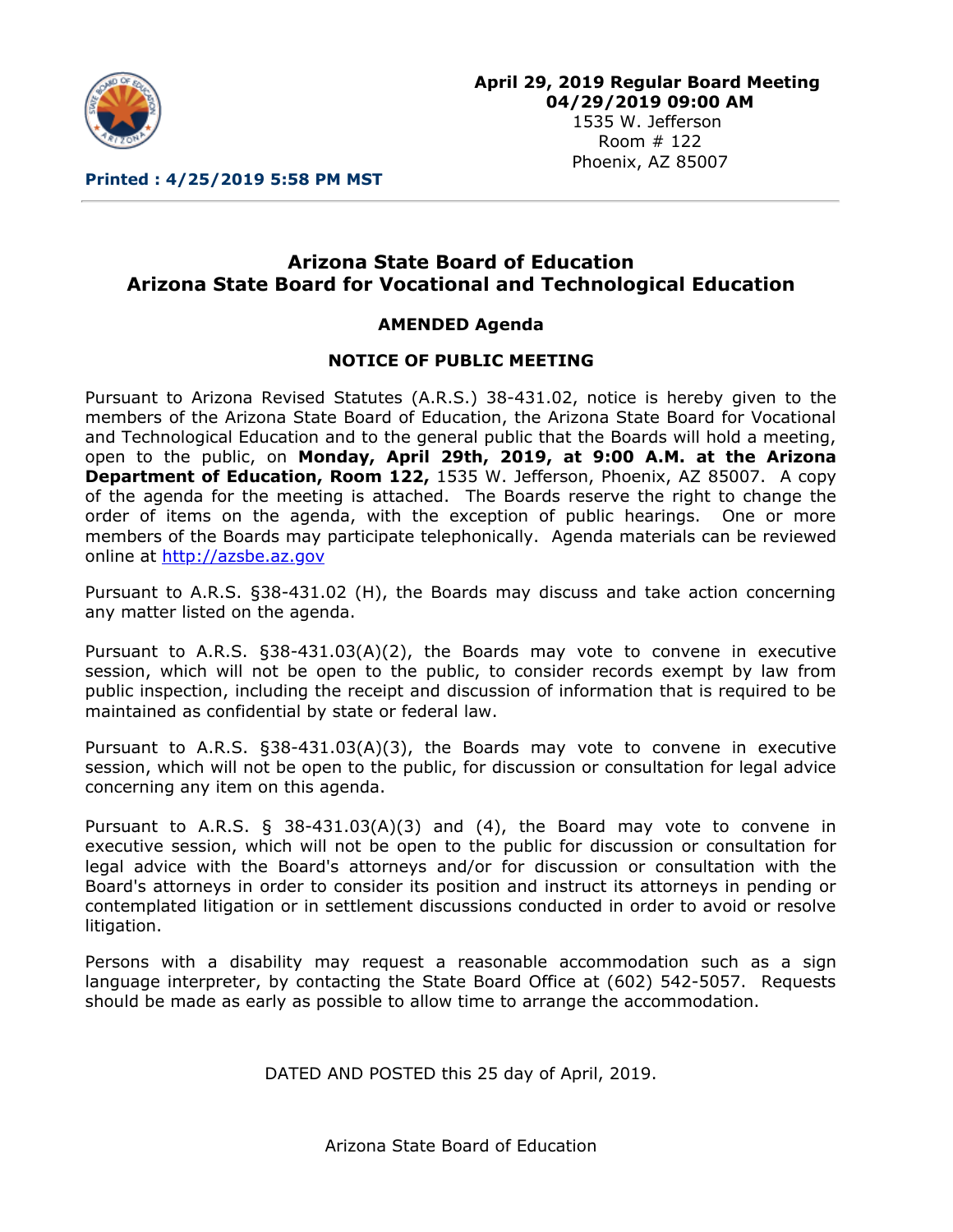By:

Alicia Williams Executive Director (602) 542-5057

9:00 a.m. CALL TO ORDER, PRAYER, PLEDGE OF ALLEGIANCE, NATIONAL ANTHEM AND ROLL CALL

#### **1. BUSINESS REPORTS**

The Board may discuss and take action concerning any matters listed on the agenda for Business Reports.

- A. President's Report
- B. Superintendent's Report
	- 1. Update on Department Activities
- C. Executive Director's Report
	- 1. Update on Board staff activities

#### **2. CALL TO THE PUBLIC**

This is the time for the public to comment on non-agendized and consent agenda items. Members of the Board may not discuss items that are not specifically identified on the agenda. Therefore, pursuant to A.R.S. § 38-431.01(H), action taken as a result of public comment will be limited to directing staff to study the matter, responding to any criticism or scheduling the matter for further consideration and decision at a later date.

#### **3. CONSENT AGENDA**

All items on this Consent Agenda will be considered by a single motion with no discussion, unless an item is removed and discussed as a regular agenda item upon the request of any Board member.

- A. Approval of Teacher Compensation Monies for Fiscal Year 2019-2020
- B. Approval of the Grand Canyon University Special Education educator preparation program leading to educator certification.
- C. Approval of the Rio Salado College Special Education educator preparation program leading to educator certification.
- D. Approval of the addition of degrees to the degree matrix to meet the Subject Matter Expert certificate degree requirement and subject knowledge exam waiver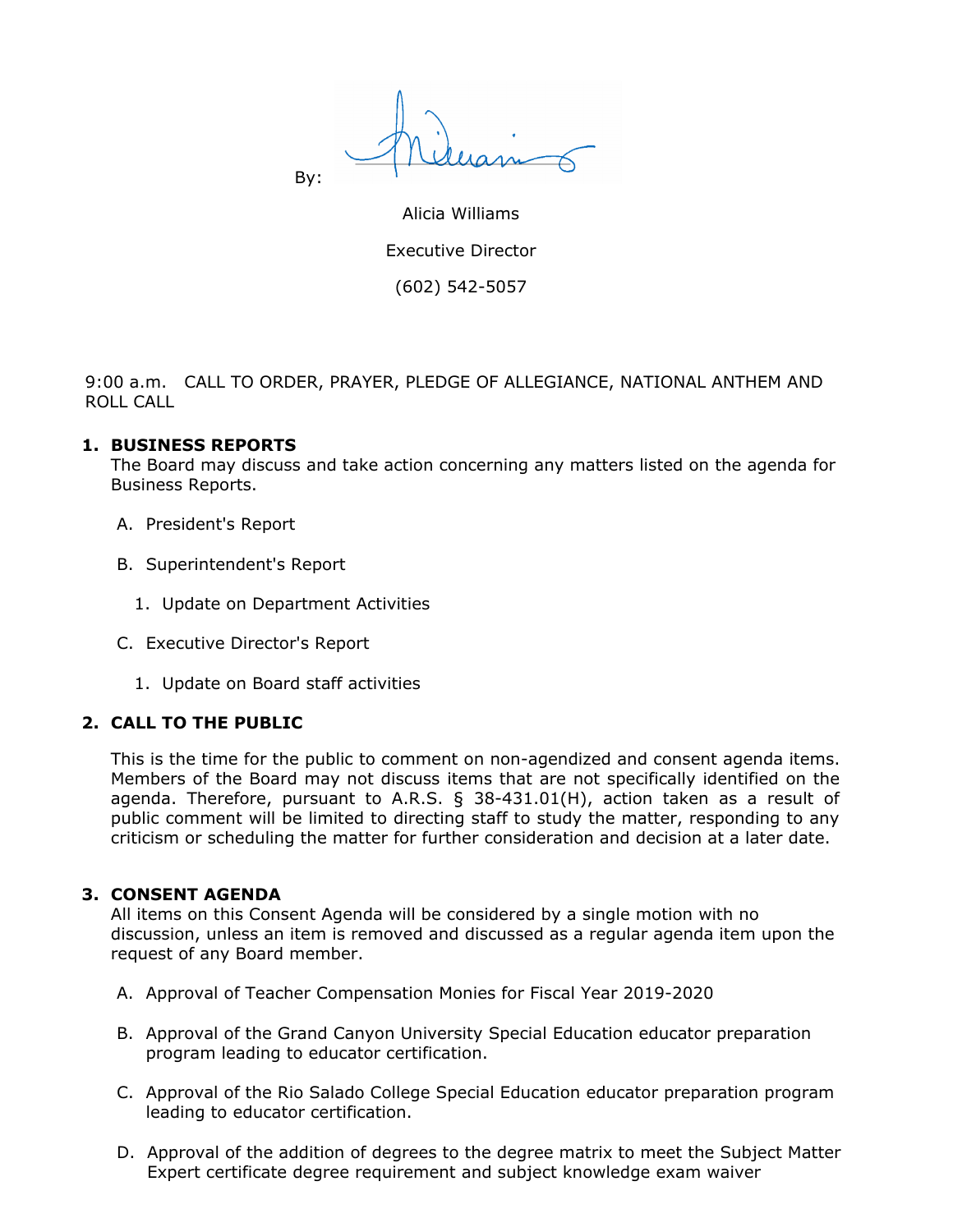- E. Approval of the Release of Computer Science Professional Development Program Fund for Eligible Districts
- F. Approval of the Move on When Reading (MOWR) LEA and charter school literacy plans for release of K-3 Reading Base
- G. Approval of the list of assessments, programs/curriculum, curricular/extracurricular activities, and college and/or career readiness plan items for rule R7-2-319, State Seal of Personal Finance
- H. Approval of the list of programs, activities, and written reflection content items for rule R7-2-320, State Seal of Civic Literacy Program
- I. Approval of the hearing officer's recommendations to deny the appeal for certification for reasons that do not involve immoral or unprofessional conduct for the following:
	- 1. Stephen Neal, Case No. 2018-001
	- 2. Davlin Edwards, Case No. 2018-003
- J. Approval of the appointment of Vince Yanez to the K-3 Literacy Ad Hoc Committee
- K. Update on semi-annual progress of Simon Consulting, L.L.C., as receiver for Cedar Unified School District No. 25

### **4. CALL TO THE PUBLIC**

This is the time for the public to comment on general session items. Members of the Board may not discuss items that are not specifically identified on the agenda. Therefore, pursuant to A.R.S. § 38-431.01(H), action taken as a result of public comment will be limited to directing staff to study the matter, responding to any criticism or scheduling the matter for further consideration and decision at a later date.

#### **5. GENERAL SESSION**

- A. Presentation, discussion and possible action to adopt the 5-year Assessment Plan
- B. Presentation, discussion and possible action to extend and modify the statewide assessment in English language arts and mathematics, currently referred to as AzMERIT
- C. Presentation, discussion and possible action regarding the request for proposals for Menu of Assessments to decline to make awards in grades 3-8 and close the solicitation. Pursuant to A.R.S. §38-431.03(A)(2), the Board may vote to convene in executive session, which will not be open to the public, to consider records exempt by law from public inspection, including the receipt and discussion of information that is required to be maintained as confidential by state or federal law.
- D. Presentation and discussion regarding updates to the technical guidance, policies and procedures regarding the high school Menu of Assessments in the 2019-2020 school year
- E. Update on rulemaking procedures for R7-2-615 regarding a Computer Science Endorsement
- F. Presentation, discussion and possible action to close rulemaking procedures on R7-2-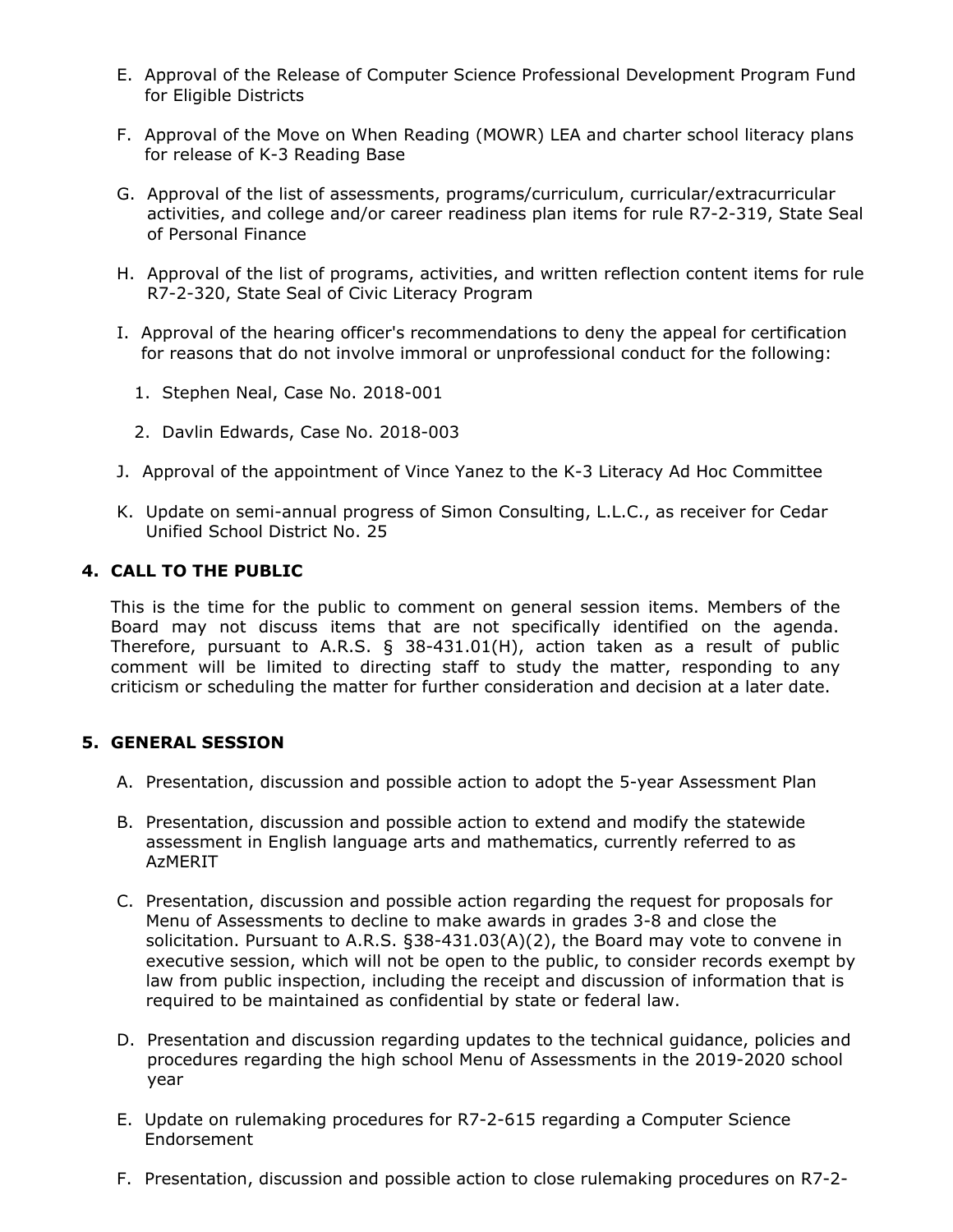617 regarding the School Counselor Certificate

- G. AMENDED EXECUTIVE SESSION: Discussion and consultation for legal advice with the Board's attorneys regarding Equality Arizona v. Hoffman, No. CV-19-00192-TUC-LAB (D. Ariz.), in order to consider its position and instruct its attorneys in pending litigation. Pursuant to A.R.S. § 38-431.03(A)(3) and (4), the Board may vote to convene in executive session, which will not be open to the public for discussion or consultation for legal advice with the Board's attorneys and/or for discussion or consultation with the Board's attorneys in order to consider its position and instruct its attorneys in pending or contemplated litigation or in settlement discussions conducted in order to avoid or resolve litigation.
- H. AMENDED Presentation, discussion and possible action to open rulemaking procedures for R7-2-303 Sex Education

#### **6. Arizona State Board of Education convening/action as the Arizona State Board for Vocational Technological Education for Item 6A only**

A. Approval of the Strengthening Career and Technical Education for the 21st Century Act (Perkins V) Transition Plan

## **7. CALL TO THE PUBLIC**

This is the time for the public to comment on items on the certification enforcement actions consent agenda. Members of the Board may not discuss items that are not specifically identified on the agenda. Therefore, pursuant to A.R.S. § 38-431.01(H), action taken as a result of public comment will be limited to directing staff to study the matter, responding to any criticism or scheduling the matter for further consideration and decision at a later date.

## **8. CONSENT AGENDA - CERTIFICATION ENFORCEMENT ACTIONS**

All items on this Consent Agenda will be considered by a single motion with no discussion, unless an item is removed and discussed as a regular agenda item upon the request of any Board member.

- A. Approval of the voluntary surrender of the educator certificates held by:
	- 1. Chet Hinrichs, Case no. C-2017-608
		- a. Chet Hinrichs, Case no. C-2017-608 Supporting Documents
	- 2. Preston Lasley, Case no. C-2018-462
		- a. Preston Lasley, Case no. C-2018-462 Supporting Documents
	- 3. Walter Looney, Case no. C-2017-379
		- a. Walter Looney, Case no. C-2017-379 Supporting Documents
	- 4. Richard Milligan, Case no. C-2017-844
		- a. Richard Milligan, Case no. C-2017-844 Supporting Documents
	- 5. Mitchell Sibley, Case no. C-2017-634
		- a. Mitchell Sibley, Case no. C-2017-634 Supporting Documents

## **9. CALL TO THE PUBLIC**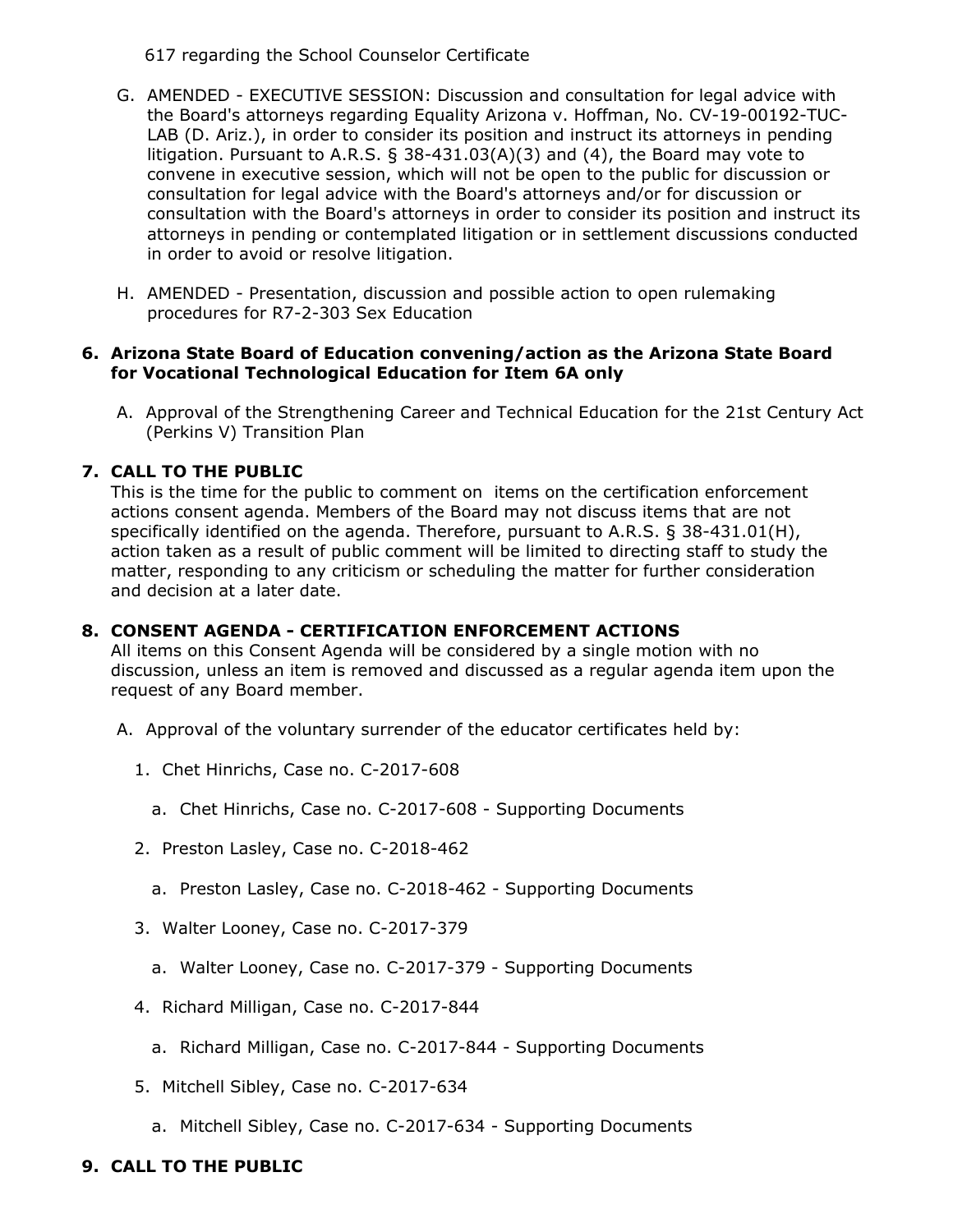This is the time for the public to comment on items on the certification enforcement actions on the general session. Members of the Board may not discuss items that are not specifically identified on the agenda. Therefore, pursuant to A.R.S. § 38-431.01(H), action taken as a result of public comment will be limited to directing staff to study the matter, responding to any criticism or scheduling the matter for further consideration and decision at a later date.

### **10. GENERAL SESSION - CERTIFICATION ENFORCEMENT ACTIONS**

- A. Presentation, discussion and possible action to approve the Negotiated Settlement Agreements for:
	- 1. Chukwuma Amaechi, Case no. C-2018-675
		- a. Chukwuma Amaechi, Case no. C-2018-675 Supporting Documents
	- 2. Michelle Begay, Case no. C-2017-424
		- a. Michelle Begay, Case no. C-2017-424 Supporting Documents
	- 3. Analisa Devila, Case no. C-2019-065
		- a. Analisa Devila, Case no. C-2019-065 Supporting Documents
	- 4. Dorothy Lucas, Case no. C-2017-820
		- a. Dorothy Lucas, Case no. C-2017-820 Supporting Documents
	- 5. Brittany Messina, Case no. C-2018-533R
		- a. Brittany Messina, Case no. C-2018-533R Supporting Documents
- B. Presentation, discussion and possible action on the findings of fact, conclusions of law and recommendation of the Professional Practices Advisory Committee to suspend the teaching certificate(s) of Robert Dana, Case no. C-2018-231, for a period of 3 years
	- 1. Robert Dana, Case no. C-2018-231 Supporting Documents
- C. Presentation, discussion and possible action on the findings of fact, conclusions of law and recommendation of the Professional Practices Advisory Committee to suspend the teaching certificate(s) of Heather Haynie, Case no. C-2018-123, for a period of 3 years
	- 1. Heather Haynie Case no. C-2018-123 Supporting Documents
- D. Presentation, discussion and possible action on the findings of fact, conclusions of law and recommendation of the Professional Practices Advisory Committee to revoke the teaching certificate(s) of William Mestas, Case no. C-2017-672
	- 1. William Mestas, Case no. C-2017-672 Supporting Documents
- E. Presentation, discussion and possible action on the findings of fact, conclusions of law and recommendation of the Professional Practices Advisory Committee to revoke the teaching certificate(s) of Edmundo Salcido, Case no. C-2017-131
	- 1. Edmundo Salcido, Case no. C-2017-131 Supporting Documents
- F. Presentation, discussion and possible action on the findings of fact, conclusions of law